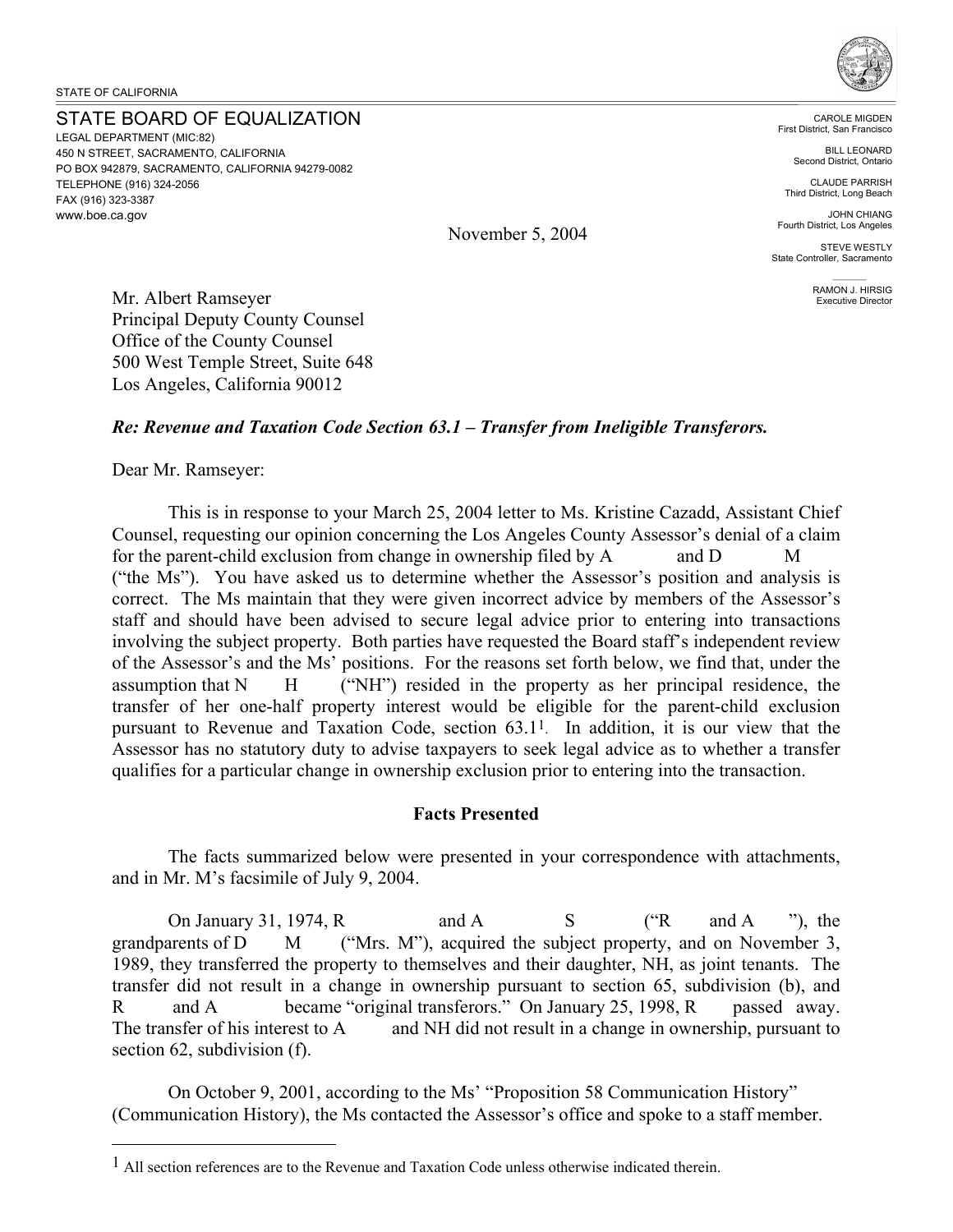The Ms state that they told the staff member that they were contemplating the conveyance of a home from a mother and her daughter, who held title as joint tenants, to the granddaughter, i.e., the daughter's daughter, and the granddaughter's husband. They informed the staff member that they intended to file a claim for a parent-child exclusion. The staff member purportedly advised them to transfer the property and file a claim for the exclusion. In accordance with its usual policy, the Assessor's office mailed the Ms a packet of parent-child exclusion information and the claim form. On October 26, 2001, the Ms mailed the completed claim form to the Assessor's office.

On December 27, 2001, A and NH, the mother and daughter, transferred the property to the Ms, the granddaughter and her husband. The transfer resulted in a change in ownership of 100% of the interests in the property pursuant to section 60.

On April 20, 2002, NH passed away. On May 6, 2002, the Ms' Proposition 58 claim was reviewed and denied.

On August 8, 2002, the Ms met with Mr. T, Chief of the Ownership Division, Los Angeles County Assessor's Office to discuss the denial of their claim. The Ms' position was that since the staff member advised them to transfer the property, the Assessor's office was responsible for assisting them in obtaining the exclusion. According to Mr. T 's letter dated August 30, 2002, that memorializes the meeting, the Ms were advised during the meeting to seek legal assistance and that if a correction deed was recorded, their case would be re-opened.

In his communications log, Mr. T documented that the Ms provided a copy of their Communication History with the Assessor's office after the meeting, which included the information that NH had passed away on April 20, 2002. Thus, at the time of the meeting, it appears that Mr. T was unaware that NH had passed away. In addition, Mr. T 's letter of August 30, 2002 indicates that he was unaware of NH's death at that time.

 2002, Mr. T 's response was to urge taxpayers to obtain legal assistance because "the fact The Ms' Communication History also included email communications between Mr. M and Mr. T regarding the correction deed. On November 27, 2002, Mr. M asked whether his proposed transaction for a correction deed would result in an approval or denial of a Proposition 58 claim. Instead of approving or denying the proposed transaction, on December 5, that your mother-in-law has passed away, subsequent to the last transfer, complicates the issue even further." We understand from this statement that by that time, Mr. T had learned of NH's death.

On June 16, 2003, a Correction Grant Deed was recorded that purportedly transferred the property from A , as sole owner resulting from a right of survivorship, to Mrs. M as her sole and separate property.

with an attorney before entering into the transfer from A and NH to the Ms. The Ms The Ms' position is that the Assessor should have advised them that they should consult maintain that as a result of not seeking legal advice, the Proposition 58 application was denied and the change in ownership caused the property to be reassessed from \$58,000 to \$230,000. The Ms note that the Proposition 58 form does not advise taxpayers to seek legal advice.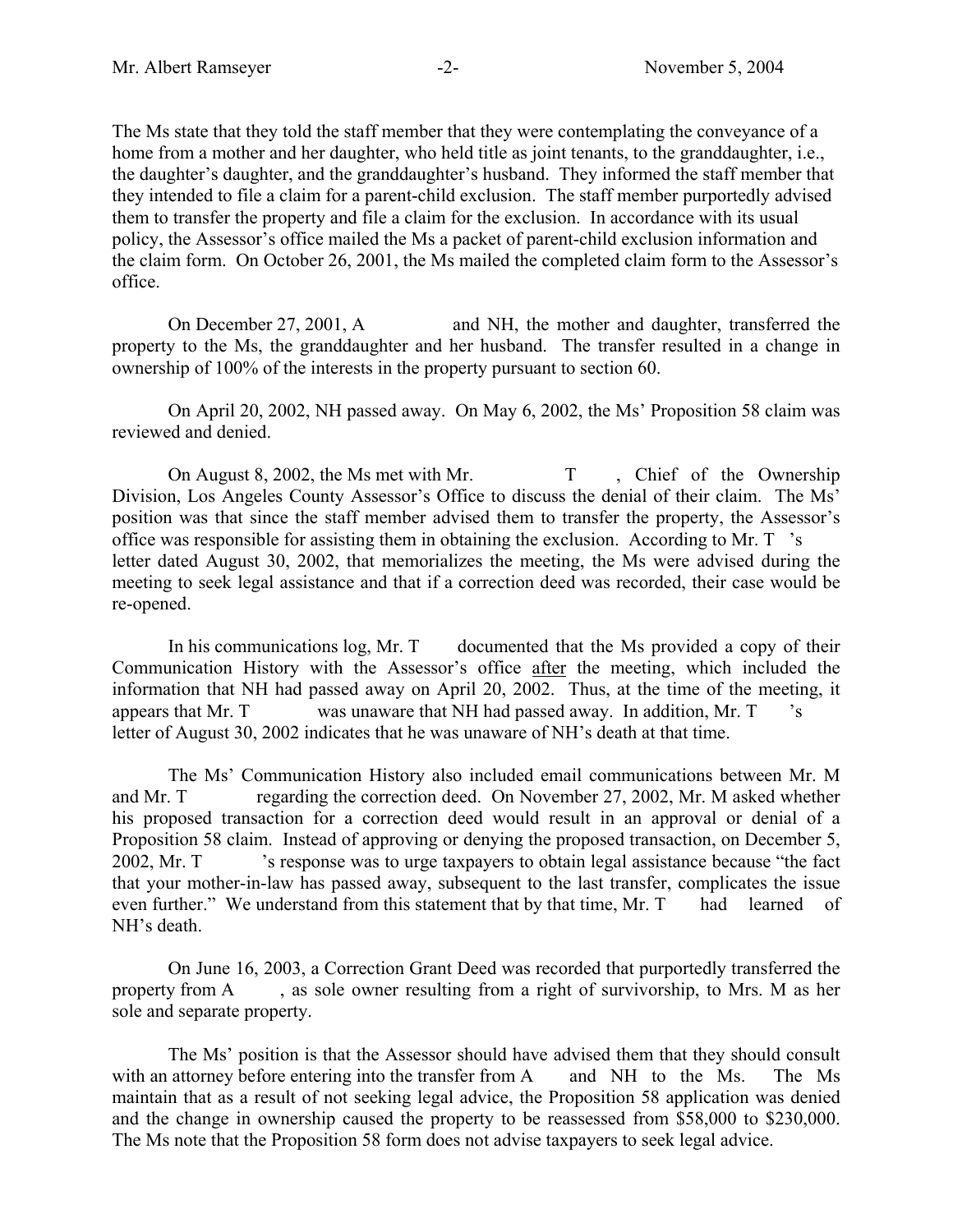$\overline{a}$ 

Also, the Ms are disappointed that they were incorrectly advised to execute a correction deed in an attempt to rescind the transfer. The correction deed did not rescind the original deed because NH, one of the joint tenants, had already died. Since NH was the only "eligible transferor," the claim was denied by the Assessor's office.

You have requested our independent review of the Assessor's analysis and both the Assessor's and the Ms' position in this case. We will discuss first, the real property transfers by  $NH$  and  $A$  ; and, second, the Assessor's responsibility to advise taxpayers and provide legal advice.

### **Law and Analysis**

A change in ownership is defined in section 60 of the Revenue and Taxation Code as "a transfer of a present interest in real property, including the beneficial use thereof, the value of which is substantially equal to the value of the fee interest." Thus, the deed conveyance of the property from A and NH to the Ms, husband and wife as joint tenants resulted in a change in ownership pursuant to section 60, unless the transfer is one to which the parent-child or grandparent-grandchild exclusion applies and for which a timely claim has been filed as required by law.

Section 63.1 generally provides that certain qualifying transfers between parents and children are excluded as changes in ownership. In order for of the parent-child exclusion in section 63.1 to apply, the transfer of a principal residence must be from an *eligible transferor* to an *eligible transferee*.

Section 63.1, subdivision (b) provides, in relevant part:

- (1) For purposes of paragraph (1) of subdivision  $(a)^2$ , "principal residence" means a dwelling for which a homeowners' exemption or a disabled veterans' residence exemption has been granted in the name of the eligible transferor.
- (2) For purposes of paragraph (2) of subdivision (a)<sup>3</sup>, the one million dollar (\$1,000,000) exclusion shall apply separately to each eligible transferor with respect to all purchases by and transfers to eligible transferees on and after November 6, 1986, of real property, other than the principal residence, of that eligible transferor. The exclusion shall not apply to any property in which the eligible transferor's interest was received through a transfer, or transfers, excluded from change in ownership by the provisions of either subdivision (f) of Section 62 or subdivision (b) of Section 65, unless the transferor qualifies as an original transferor under subdivision (b) of Section 65.

<sup>&</sup>lt;sup>2</sup> Section 63.1, subdivision (a)(1) states "The purchase or transfer of real property which is the principal residence of an eligible transferor in the case of a purchase or transfer between parents and their children."

 $3$  Section 63.1, subdivision (a)(2) states "The purchase or transfer of the first one million dollars (\$1,000,000) of full cash value of all other real property of an eligible transferor in the case of a purchase or transfer between parents and their children."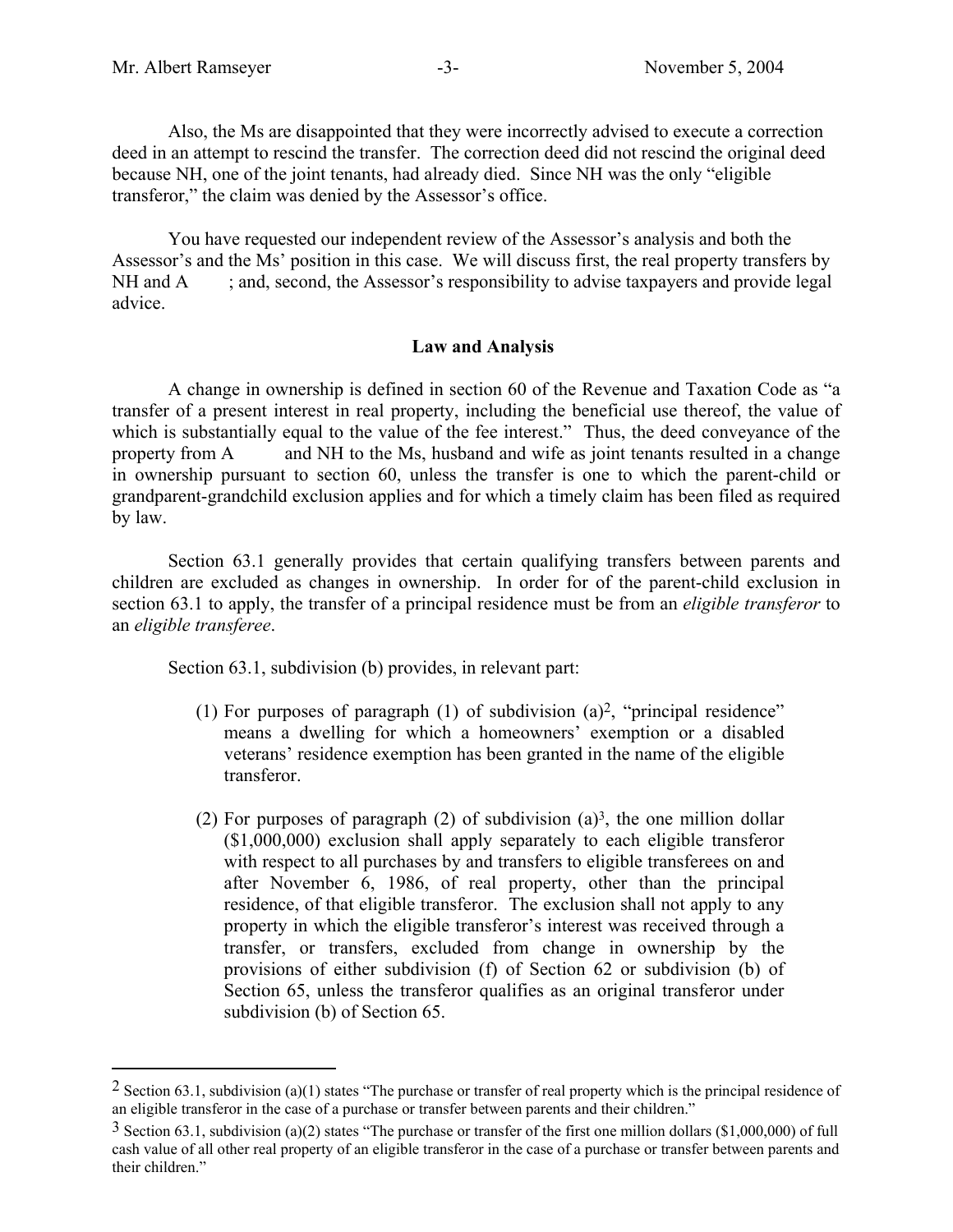The Legislature, through Assembly Bill 3020, Stats. 1988, Ch. 769, effective January 1, 1989, added the second sentence to subdivision (b)(2) to "prevent escalation of the amount of the \$1 million exclusion through utilization of the change in ownership provisions applicable to joint tenancies." Since the first sentence expressly states that the exclusion applies to the purchase or transfer of the first one million dollars "of all other property" under subdivision (a)(2), "this amendment is designed to deny the \$1 million exclusion to any joint tenant, with the exception of original transferors, whose property interest was received through a transfer excluded from change in ownership under the joint tenancy provisions." Thus, the denial of the exclusion does not apply to the transfer of a principal residence under subdivision (a)(1), where a joint tenant received his or her property interest through a transfer excluded from change in ownership under the joint tenancy provisions.

Based on the forgoing provisions, NH is an eligible transferor and the transfer of her onehalf interest in the residence to her daughter and son-in-law, the Ms, is excluded from change in ownership pursuant to section 63.1, subdivision (a)(1). However, at the time of the December 2001 transfer to the Ms, NH was still living; thus, as the grandparent, A did not qualify under subdivision (c)(2) of section 63.1 as an eligible transferor at that time. Subdivision (c)(2) provides that the parent-child exclusion applies to a transfer of real property between grandparents and their grandchild or grandchildren if all of the parents of that grandchild or those grandchildren who qualify as the children of the grandparents are deceased as of the date of the transfer.

Accordingly, based on the above analysis, we find that the Assessor incorrectly determined that NH was not a qualifying eligible transferor for purposes of the parent-child exclusion, but was correct that A did not qualify as an eligible transferor, for purposes of the grandparent-grandchild exclusion.

# **I. Assessor's Responsibility to Provide Legal Advice**

The Ms contend that they were incorrectly advised in their first contact with the Assessor's office. They also assert that Mr. T incorrectly advised them to file a correction deed. Finally, they note that the Proposition 58 form does not advise a claimant to consult with an attorney.

# **(A) First Contact with the Assessor's Office**

The Ms' position is that they were incorrectly advised in their first contact with the Assessor's office: the staff member failed to advise them, in conjunction with being provided a Proposition 58 application, that consultation with a lawyer would be prudent, and they were incorrectly advised to transfer the property.

On October 9, 2001, according to the Ms' Communication History, they contacted the Assessor's office and spoke to a staff member. The conversation was noted as follows: "Told clerk that we were interested in transferring the title on the house, from mother and grandmother, to daughter and grandson without having to re-assess the house." "Clerk instructed us to go ahead and get the property transferred, and to complete Proposition 58 form. She continued to get our information, and she would mail us a Prop 58 packet." The packet, including the form, was mailed to the Ms shortly thereafter.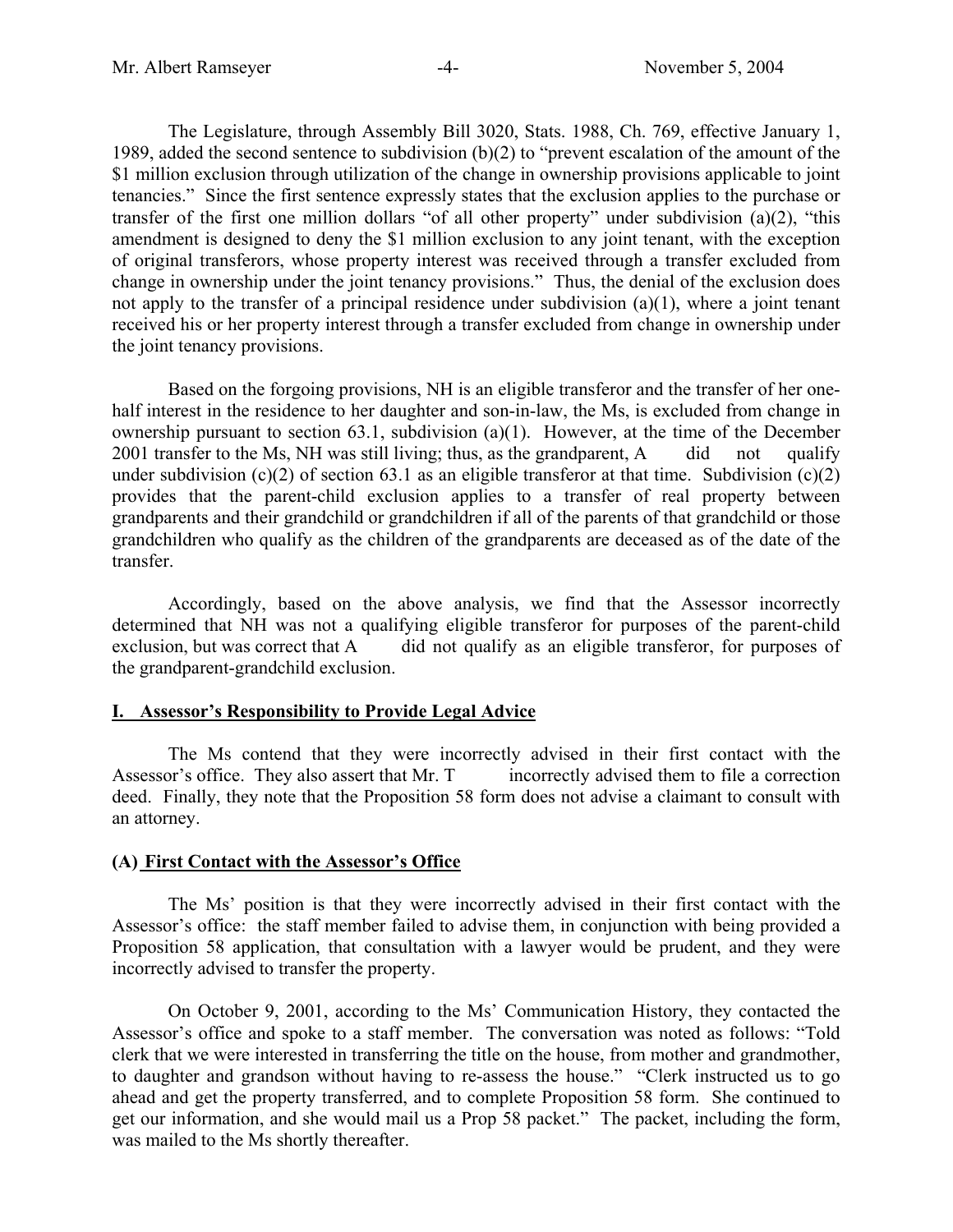In accordance with Government Code section 27241, the assessor is the county official designated to assess property within the county for property taxation. One of the functions of an assessor's office is to assist taxpayers by providing the necessary forms to claim property tax benefits or relief. However, an assessor's office is not authorized or obligated to provide legal advice in regard to property tax or other legal matters.

In this case, the Assessor's staff member acted appropriately by taking down relevant information and providing the appropriate form. Although the Ms described the transaction, the staff member had no authority to provide legal advice as to the application of the law to their intended transaction. Rather, the staff member simply advised them of the steps for claiming the only exclusion from change in ownership that might be available.

Accordingly, the Ms were not incorrectly advised during their first contact with the Assessor's office.

# **(B) Mr. T 's Advice to File a Correction Deed**

The Ms contend that Mr. T incorrectly advised them to file a correction deed. However, at the time that he gave the advice, Mr. T was unaware that NH had died.

Generally, a deed may be corrected or reformed to express the true intentions of the parties to the deed. The sole purpose of the reformation doctrine is to correct a written instrument in order to effectuate a common intention of the parties, which was incorrectly reduced to writing. *Getty v. Getty* (1986) 187 [Cal.App.3d](https://Cal.App.3d) 1159.

In this case, Mr. T advised the Ms to file a correction deed for the purpose of qualifying the transfer for the parent-child exclusion. However, the correction deed did not rescind the original deed because one of the parties, NH, had already died. Moreover, the correction deed was not necessary, assuming NH was an eligible transferor who previously transferred her one-half of the residence to her daughter and son-in-law as eligible transferees, for purposes of qualifying for the parent-child exclusion.

In reviewing the Ms' Communication History, there is a notation of NH's death, but no entry as to when the Assessor's office was notified. On July 8, 2004, in a telephone conversation with Mr. M, he stated that he was uncertain of the date on which he notified the Assessor's office about NH's death. However, he did state in a handwritten note that he notified the Assessor's office in May 2002, but provided no evidence.

According to the facts presented and documentary evidence provided, it appears that the Assessor's office was not notified about NH's death until after Mr. T wrote the August 30, 2002 letter. It was not until the December 5, 2002 email that there was any indication that Mr. T had knowledge of NH's death. Thus, we infer that sometime between August 30, 2002, the date of his letter and his December 5, 2002 email response to Mr. M, Mr. T learned that NH had passed away. Therefore, Mr. T was unaware that NH had passed away when advising the Ms to file a correction deed, and was also unaware that such deed was unnecessary for purposes of obtaining the parent-child exclusion.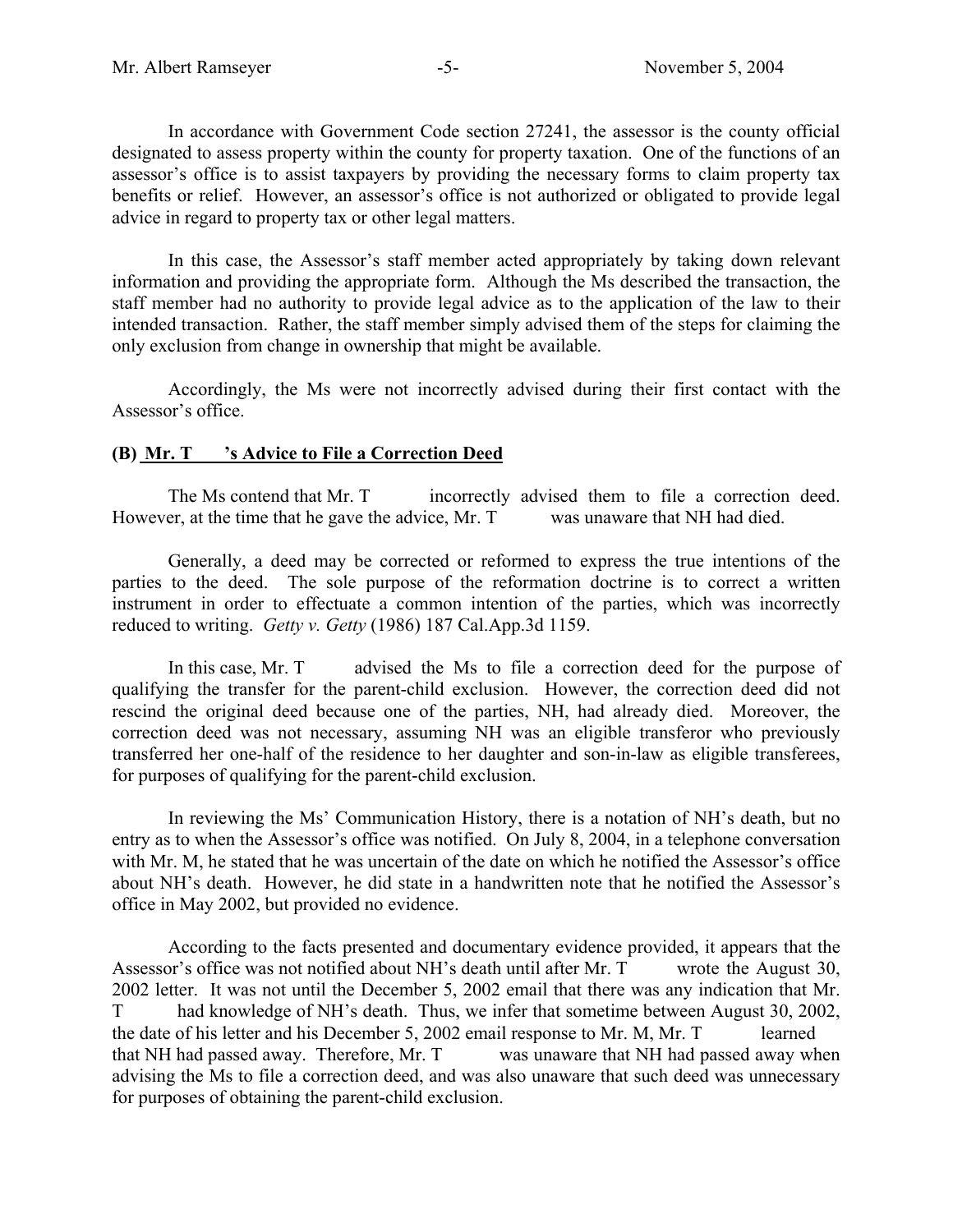Furthermore, Mr. T , in the December 5, 2002 email message, urged Mr. M to seek legal advice instead of offering an opinion on Mr. M's proposed transaction for a correction deed, because NH's death had changed the circumstances of the case.

### **Section 5909**

In addition to the above, we note that section 5909 provides for relief from penalties and interest if a taxpayer places reasonable reliance on a written ruling by an assessor. That section provides, in relevant part, as follows:

> "5909. Written rulings. (a) County assessors may respond to a taxpayer's written request for a written ruling as to property tax consequences of an actual or planned particular transaction, or as to the property taxes liability of a specified property. . . .

> "(b) Where a taxpayer's failure to timely report information or pay amounts of tax directly results from the taxpayer 's reasonable reliance on the county assessor's written ruling under subdivision (a), the taxpayer shall be relieved of any penalties, or interest assessed or accrued, with respect to property taxes not timely paid as a direct result of the taxpayer' s reasonable reliance. A taxpayer's failure to timely report property values or to make a timely payment of property taxes shall be considered to directly result from the taxpayer's reasonable reliance on a written ruling from the assessor under subdivision (a) only if all of the following conditions are met:

(1) The taxpayer has requested in writing that the assessor advise as to the property tax consequences of a particular transaction or as to the property taxes with respect to a particular property, and fully described all relevant facts and circumstances pertaining to that transaction or property.

(2) The assessor has responded in writing and specifically stated the property tax consequences of the transaction or the property taxes with respect to the property.

In this case, section 5909 would not apply because the Ms did not request a written ruling. Even if the assessor had provided a written ruling, the change in ownership resulting from the transfer would not be nullified by erroneous advice. As provided in section 5909, a taxpayer's relief is limited to relief from penalties and interest resulting from property taxes not timely paid as a direct result of the taxpayer's reasonable reliance.

# **(C) Proposition 58 Form (BOE 58-AH)**

Finally, the Ms complain that the Proposition 58 BOE-58-AH form does not advise a taxpayer to seek legal advice. Government Code section 15606, subdivision (d) provides that the Board shall prescribe and enforce the use of all forms for the assessment of property for taxation. The Board's authority is, thus, limited to prescribing the contents of forms necessary to gather information to enable the assessor to properly assess property. The statutory requirement does not authorize or require the Board to provide guidance to seek legal advice before entering into a property transaction.